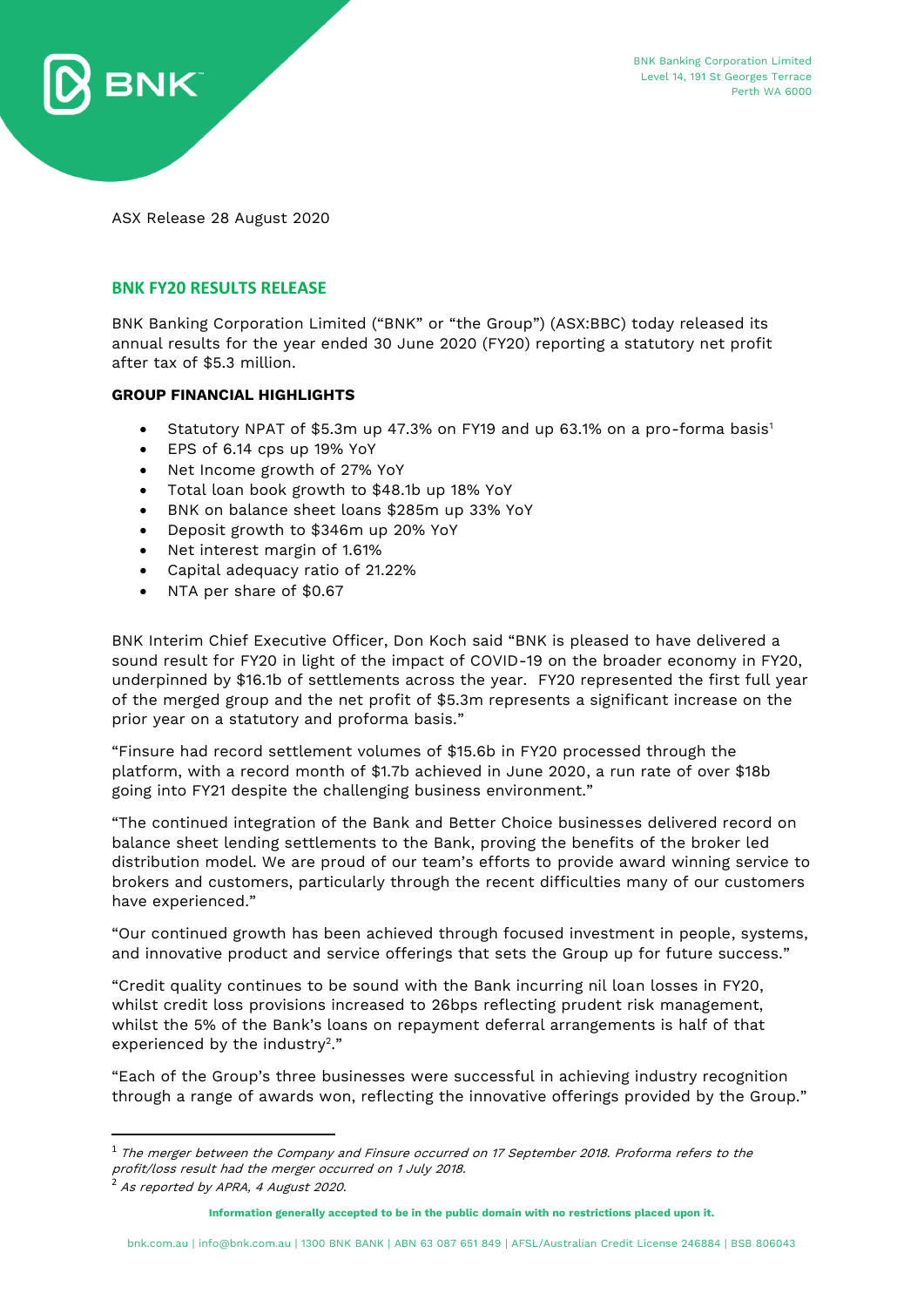

"The completion of a capital placement of \$7m in February 2020 and the recent approval of a Tier 2 hybrid equity instrument, sets the Group up for strong growth targets in FY21. The Group is making solid progress on off balance-sheet warehousing facilities and expects to announce further details in the near future."

"Resolution of the ATM cash matter announced during FY20 has been partly resolved with \$1.2m received. Our claim for the remaining \$1.7m is progressing with all information requested by the insurer now provided. Importantly, BNK has ceased this line of business with no further exposure to the ATM industry."

### **OUTLOOK**

"The Group is well positioned for strong growth in FY21 despite the ongoing uncertainty of COVID-19. We are delighted to welcome Mr Brett Morgan to the Group in mid-October 2020 as Chief Executive Officer of the Bank and Better Choice, and he will work collaboratively with Mr John Kolenda, Chief Executive Officer of Finsure. The Group has today also announced the appointment of Mr Malcolm Cowell as Interim Chief Financial Officer, with a permanent appointment to be determined in the near future."

"The Group is focused on building stronger momentum across each of the businesses, with continued investment in technology and scalability, whilst managing costs effectively."

This announcement has been authorised for release to the ASX by the Board of Directors.

#### **ENDS**

#### **Investor Enquiries Media Enquiries**

Malcolm Cowell **David Maher** Company Secretary **Exercise Secretary** Head of Marketing

Email: [malcolm.cowell@bnk.com.au](mailto:malcolm.cowell@bnk.com.au) [david.maher@finsure.com.au](mailto:david.maher@finsure.com.au) Telephone: +61 499 997 928 +61 407 382 976